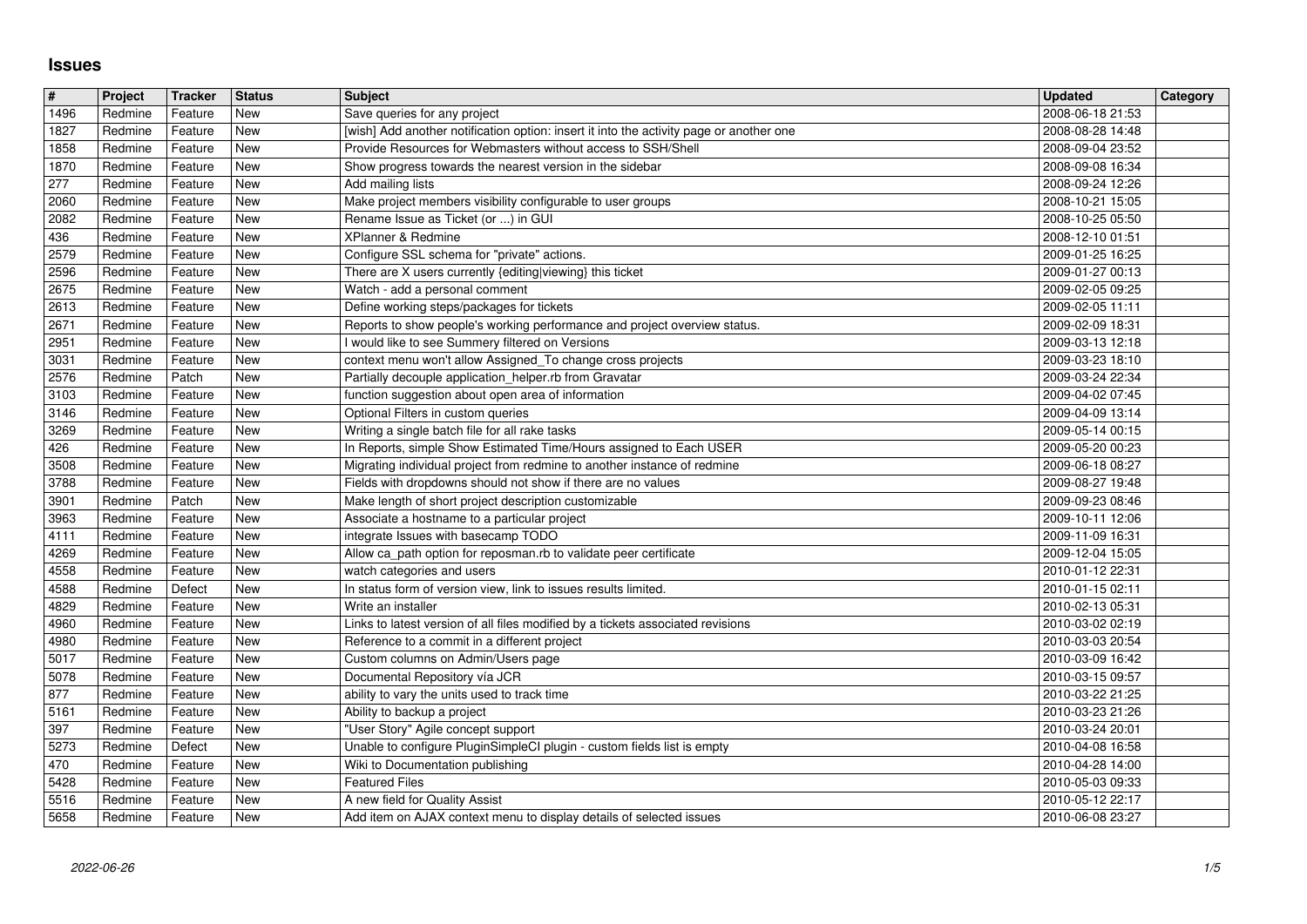| 513<br>New<br>Different behavior for deployments or users with only one project<br>Redmine<br>Feature<br>5799<br><b>New</b><br>Redmine<br>Feature<br>Add user management and group management permissions<br>5825<br><b>New</b><br>Redmine<br>Feature<br>Fine grained permissions - per project<br>5836<br>Redmine<br>New<br>Add "edit subject" (rename) function to context menu<br>Feature<br>4826<br><b>New</b><br>picker needed to find id's of related issues and projects etc<br>Redmine<br>Feature<br>Central Wiki, FAQ, Documents, etc. for different Projects<br>3048<br><b>New</b><br>Redmine<br>Feature<br>Project Page Viewing and Collapsing of Subprojects<br>5938<br>Redmine<br><b>New</b><br>Feature<br>Hooks should provide all controller instance variables by default<br>5955<br><b>New</b><br>Redmine<br>Feature<br>6211<br>New<br>Make WikiWords and acronyms as wiki links<br>Redmine<br>Feature<br>6212<br><b>New</b><br>Redmine<br>Feature<br>Page synonyms<br>6214<br>Redmine<br><b>New</b><br>Page name expansion for links<br>Feature<br>6213<br><b>New</b><br>Common acronym definition<br>Redmine<br>Feature<br>6062<br>Redmine<br><b>New</b><br>Meeting tracker<br>Feature<br>6360<br><b>New</b><br>Title attributes for major interface elements<br>Redmine<br>Feature<br>6321<br><b>New</b><br>Plugin web interface and web installation<br>Redmine<br>Feature<br>6367<br>Redmine<br><b>New</b><br>Shorten links to tickets in comments to #1234 format on save<br>Feature<br>6369<br>New<br>Add custom format field type that is Resolvers<br>Redmine<br>Feature<br>6380<br>New<br>Redmine<br>filter in report<br>Feature<br><b>New</b><br>Due date on an issue should follow the associated release due date if it exists<br>6366<br>Redmine<br>Feature<br>2646<br><b>New</b><br>Redmine<br>Feature<br>Having a dynamic sitemaps file for search robots scanning<br>Issue "Other Comments" Field<br>6535<br><b>New</b><br>Redmine<br>Feature<br>6583<br>Redmine<br><b>New</b><br>Separate non-subURI Redmine instances on the same machine cannot be logged into at once<br>Defect<br>6468<br>Defect<br><b>New</b><br>wrong update query in Issue model<br>Redmine<br>6671<br>Defect<br><b>New</b><br>In version detail page of a project that has sub-projects when you click on a category of a sub-project it opens a wrong page<br>Redmine | 2010-06-18 23:29<br>2010-07-01 15:44<br>2010-07-06 15:21<br>2010-07-08 03:52<br>2010-07-08 17:53<br>2010-07-21 19:21<br>2010-07-26 15:14<br>2010-07-27 06:44<br>2010-08-25 17:04<br>2010-08-25 17:12<br>2010-08-25 17:25<br>2010-08-25 17:28<br>2010-08-26 18:24<br>2010-09-10 20:09<br>2010-09-11 09:52<br>2010-09-12 06:39<br>2010-09-12 06:51<br>2010-09-13 14:32<br>2010-09-14 11:33<br>2010-09-26 13:46<br>2010-09-29 21:02<br>2010-10-06 03:37<br>2010-10-11 12:39<br>2010-10-14 13:43<br>2010-10-14 14:42 |  |
|-----------------------------------------------------------------------------------------------------------------------------------------------------------------------------------------------------------------------------------------------------------------------------------------------------------------------------------------------------------------------------------------------------------------------------------------------------------------------------------------------------------------------------------------------------------------------------------------------------------------------------------------------------------------------------------------------------------------------------------------------------------------------------------------------------------------------------------------------------------------------------------------------------------------------------------------------------------------------------------------------------------------------------------------------------------------------------------------------------------------------------------------------------------------------------------------------------------------------------------------------------------------------------------------------------------------------------------------------------------------------------------------------------------------------------------------------------------------------------------------------------------------------------------------------------------------------------------------------------------------------------------------------------------------------------------------------------------------------------------------------------------------------------------------------------------------------------------------------------------------------------------------------------------------------------------------------------------------------------------------------------------------------------------------------------------------------------------------------------------------------------------------------------------------------------------------------------------------------------------------------------------------------------------------------------------------------------------------------------------------------------------|------------------------------------------------------------------------------------------------------------------------------------------------------------------------------------------------------------------------------------------------------------------------------------------------------------------------------------------------------------------------------------------------------------------------------------------------------------------------------------------------------------------|--|
|                                                                                                                                                                                                                                                                                                                                                                                                                                                                                                                                                                                                                                                                                                                                                                                                                                                                                                                                                                                                                                                                                                                                                                                                                                                                                                                                                                                                                                                                                                                                                                                                                                                                                                                                                                                                                                                                                                                                                                                                                                                                                                                                                                                                                                                                                                                                                                                   |                                                                                                                                                                                                                                                                                                                                                                                                                                                                                                                  |  |
|                                                                                                                                                                                                                                                                                                                                                                                                                                                                                                                                                                                                                                                                                                                                                                                                                                                                                                                                                                                                                                                                                                                                                                                                                                                                                                                                                                                                                                                                                                                                                                                                                                                                                                                                                                                                                                                                                                                                                                                                                                                                                                                                                                                                                                                                                                                                                                                   |                                                                                                                                                                                                                                                                                                                                                                                                                                                                                                                  |  |
|                                                                                                                                                                                                                                                                                                                                                                                                                                                                                                                                                                                                                                                                                                                                                                                                                                                                                                                                                                                                                                                                                                                                                                                                                                                                                                                                                                                                                                                                                                                                                                                                                                                                                                                                                                                                                                                                                                                                                                                                                                                                                                                                                                                                                                                                                                                                                                                   |                                                                                                                                                                                                                                                                                                                                                                                                                                                                                                                  |  |
|                                                                                                                                                                                                                                                                                                                                                                                                                                                                                                                                                                                                                                                                                                                                                                                                                                                                                                                                                                                                                                                                                                                                                                                                                                                                                                                                                                                                                                                                                                                                                                                                                                                                                                                                                                                                                                                                                                                                                                                                                                                                                                                                                                                                                                                                                                                                                                                   |                                                                                                                                                                                                                                                                                                                                                                                                                                                                                                                  |  |
|                                                                                                                                                                                                                                                                                                                                                                                                                                                                                                                                                                                                                                                                                                                                                                                                                                                                                                                                                                                                                                                                                                                                                                                                                                                                                                                                                                                                                                                                                                                                                                                                                                                                                                                                                                                                                                                                                                                                                                                                                                                                                                                                                                                                                                                                                                                                                                                   |                                                                                                                                                                                                                                                                                                                                                                                                                                                                                                                  |  |
|                                                                                                                                                                                                                                                                                                                                                                                                                                                                                                                                                                                                                                                                                                                                                                                                                                                                                                                                                                                                                                                                                                                                                                                                                                                                                                                                                                                                                                                                                                                                                                                                                                                                                                                                                                                                                                                                                                                                                                                                                                                                                                                                                                                                                                                                                                                                                                                   |                                                                                                                                                                                                                                                                                                                                                                                                                                                                                                                  |  |
|                                                                                                                                                                                                                                                                                                                                                                                                                                                                                                                                                                                                                                                                                                                                                                                                                                                                                                                                                                                                                                                                                                                                                                                                                                                                                                                                                                                                                                                                                                                                                                                                                                                                                                                                                                                                                                                                                                                                                                                                                                                                                                                                                                                                                                                                                                                                                                                   |                                                                                                                                                                                                                                                                                                                                                                                                                                                                                                                  |  |
|                                                                                                                                                                                                                                                                                                                                                                                                                                                                                                                                                                                                                                                                                                                                                                                                                                                                                                                                                                                                                                                                                                                                                                                                                                                                                                                                                                                                                                                                                                                                                                                                                                                                                                                                                                                                                                                                                                                                                                                                                                                                                                                                                                                                                                                                                                                                                                                   |                                                                                                                                                                                                                                                                                                                                                                                                                                                                                                                  |  |
|                                                                                                                                                                                                                                                                                                                                                                                                                                                                                                                                                                                                                                                                                                                                                                                                                                                                                                                                                                                                                                                                                                                                                                                                                                                                                                                                                                                                                                                                                                                                                                                                                                                                                                                                                                                                                                                                                                                                                                                                                                                                                                                                                                                                                                                                                                                                                                                   |                                                                                                                                                                                                                                                                                                                                                                                                                                                                                                                  |  |
|                                                                                                                                                                                                                                                                                                                                                                                                                                                                                                                                                                                                                                                                                                                                                                                                                                                                                                                                                                                                                                                                                                                                                                                                                                                                                                                                                                                                                                                                                                                                                                                                                                                                                                                                                                                                                                                                                                                                                                                                                                                                                                                                                                                                                                                                                                                                                                                   |                                                                                                                                                                                                                                                                                                                                                                                                                                                                                                                  |  |
|                                                                                                                                                                                                                                                                                                                                                                                                                                                                                                                                                                                                                                                                                                                                                                                                                                                                                                                                                                                                                                                                                                                                                                                                                                                                                                                                                                                                                                                                                                                                                                                                                                                                                                                                                                                                                                                                                                                                                                                                                                                                                                                                                                                                                                                                                                                                                                                   |                                                                                                                                                                                                                                                                                                                                                                                                                                                                                                                  |  |
|                                                                                                                                                                                                                                                                                                                                                                                                                                                                                                                                                                                                                                                                                                                                                                                                                                                                                                                                                                                                                                                                                                                                                                                                                                                                                                                                                                                                                                                                                                                                                                                                                                                                                                                                                                                                                                                                                                                                                                                                                                                                                                                                                                                                                                                                                                                                                                                   |                                                                                                                                                                                                                                                                                                                                                                                                                                                                                                                  |  |
|                                                                                                                                                                                                                                                                                                                                                                                                                                                                                                                                                                                                                                                                                                                                                                                                                                                                                                                                                                                                                                                                                                                                                                                                                                                                                                                                                                                                                                                                                                                                                                                                                                                                                                                                                                                                                                                                                                                                                                                                                                                                                                                                                                                                                                                                                                                                                                                   |                                                                                                                                                                                                                                                                                                                                                                                                                                                                                                                  |  |
|                                                                                                                                                                                                                                                                                                                                                                                                                                                                                                                                                                                                                                                                                                                                                                                                                                                                                                                                                                                                                                                                                                                                                                                                                                                                                                                                                                                                                                                                                                                                                                                                                                                                                                                                                                                                                                                                                                                                                                                                                                                                                                                                                                                                                                                                                                                                                                                   |                                                                                                                                                                                                                                                                                                                                                                                                                                                                                                                  |  |
|                                                                                                                                                                                                                                                                                                                                                                                                                                                                                                                                                                                                                                                                                                                                                                                                                                                                                                                                                                                                                                                                                                                                                                                                                                                                                                                                                                                                                                                                                                                                                                                                                                                                                                                                                                                                                                                                                                                                                                                                                                                                                                                                                                                                                                                                                                                                                                                   |                                                                                                                                                                                                                                                                                                                                                                                                                                                                                                                  |  |
| 6665<br><b>New</b><br>Copy member settings between project<br>Redmine<br>Feature                                                                                                                                                                                                                                                                                                                                                                                                                                                                                                                                                                                                                                                                                                                                                                                                                                                                                                                                                                                                                                                                                                                                                                                                                                                                                                                                                                                                                                                                                                                                                                                                                                                                                                                                                                                                                                                                                                                                                                                                                                                                                                                                                                                                                                                                                                  |                                                                                                                                                                                                                                                                                                                                                                                                                                                                                                                  |  |
| JavaScript is not minified for production use<br>6662<br>Defect<br><b>New</b><br>Redmine                                                                                                                                                                                                                                                                                                                                                                                                                                                                                                                                                                                                                                                                                                                                                                                                                                                                                                                                                                                                                                                                                                                                                                                                                                                                                                                                                                                                                                                                                                                                                                                                                                                                                                                                                                                                                                                                                                                                                                                                                                                                                                                                                                                                                                                                                          | 2010-10-14 17:43                                                                                                                                                                                                                                                                                                                                                                                                                                                                                                 |  |
| 6643<br>New<br>Redmine<br>real priorities<br>Feature<br>5420<br>New<br>Redmine<br>Feature<br>User support helper script                                                                                                                                                                                                                                                                                                                                                                                                                                                                                                                                                                                                                                                                                                                                                                                                                                                                                                                                                                                                                                                                                                                                                                                                                                                                                                                                                                                                                                                                                                                                                                                                                                                                                                                                                                                                                                                                                                                                                                                                                                                                                                                                                                                                                                                           | 2010-10-25 16:14<br>2010-10-25 16:58                                                                                                                                                                                                                                                                                                                                                                                                                                                                             |  |
| 4580<br>Redmine<br>Patch<br><b>New</b><br>Run rake db:schema:dump after rake db:migrate_plugins                                                                                                                                                                                                                                                                                                                                                                                                                                                                                                                                                                                                                                                                                                                                                                                                                                                                                                                                                                                                                                                                                                                                                                                                                                                                                                                                                                                                                                                                                                                                                                                                                                                                                                                                                                                                                                                                                                                                                                                                                                                                                                                                                                                                                                                                                   | 2010-10-25 17:03                                                                                                                                                                                                                                                                                                                                                                                                                                                                                                 |  |
| 6645<br>Reopened<br>atomic 'grab' button<br>Redmine<br>Feature<br>6807<br>New<br>internal hostname included in back_url<br>Redmine<br>Patch                                                                                                                                                                                                                                                                                                                                                                                                                                                                                                                                                                                                                                                                                                                                                                                                                                                                                                                                                                                                                                                                                                                                                                                                                                                                                                                                                                                                                                                                                                                                                                                                                                                                                                                                                                                                                                                                                                                                                                                                                                                                                                                                                                                                                                       | 2010-11-02 15:12<br>2010-11-02 19:17                                                                                                                                                                                                                                                                                                                                                                                                                                                                             |  |
| first class citizenry for all types of fields in Redmine<br>6808<br>New<br>Redmine<br>Feature                                                                                                                                                                                                                                                                                                                                                                                                                                                                                                                                                                                                                                                                                                                                                                                                                                                                                                                                                                                                                                                                                                                                                                                                                                                                                                                                                                                                                                                                                                                                                                                                                                                                                                                                                                                                                                                                                                                                                                                                                                                                                                                                                                                                                                                                                     | 2010-11-02 19:31                                                                                                                                                                                                                                                                                                                                                                                                                                                                                                 |  |
| 6917<br>Defect<br><b>New</b><br>respond_to_without_attributes? does not work from runner<br>Redmine<br>Context Menu Broken on Mac<br>6951<br>Redmine<br>Defect<br><b>New</b>                                                                                                                                                                                                                                                                                                                                                                                                                                                                                                                                                                                                                                                                                                                                                                                                                                                                                                                                                                                                                                                                                                                                                                                                                                                                                                                                                                                                                                                                                                                                                                                                                                                                                                                                                                                                                                                                                                                                                                                                                                                                                                                                                                                                      | 2010-11-16 20:24<br>2010-11-24 16:04                                                                                                                                                                                                                                                                                                                                                                                                                                                                             |  |
| 6701<br>Split the Enumerations admin panel to separate panels<br>Redmine<br>Feature<br>New                                                                                                                                                                                                                                                                                                                                                                                                                                                                                                                                                                                                                                                                                                                                                                                                                                                                                                                                                                                                                                                                                                                                                                                                                                                                                                                                                                                                                                                                                                                                                                                                                                                                                                                                                                                                                                                                                                                                                                                                                                                                                                                                                                                                                                                                                        | 2010-11-27 00:40                                                                                                                                                                                                                                                                                                                                                                                                                                                                                                 |  |
| 7105<br>Redmine<br>New<br>Popup menu for the Projects link<br>Feature<br>7110<br>New<br>Api documentation tab<br>Redmine<br>Feature                                                                                                                                                                                                                                                                                                                                                                                                                                                                                                                                                                                                                                                                                                                                                                                                                                                                                                                                                                                                                                                                                                                                                                                                                                                                                                                                                                                                                                                                                                                                                                                                                                                                                                                                                                                                                                                                                                                                                                                                                                                                                                                                                                                                                                               | 2010-12-13 22:39<br>2010-12-14 15:41                                                                                                                                                                                                                                                                                                                                                                                                                                                                             |  |
| 7109<br>New<br>Redmine<br>Feature<br>how to assign role for user while registering?<br>$\boxed{1628}$<br>Redmine<br>Reopened<br>Defect<br>redmine sends http on forms on https server                                                                                                                                                                                                                                                                                                                                                                                                                                                                                                                                                                                                                                                                                                                                                                                                                                                                                                                                                                                                                                                                                                                                                                                                                                                                                                                                                                                                                                                                                                                                                                                                                                                                                                                                                                                                                                                                                                                                                                                                                                                                                                                                                                                             | 2010-12-14 19:50<br>2010-12-19 04:58                                                                                                                                                                                                                                                                                                                                                                                                                                                                             |  |
| 7151<br>Redmine<br>Defect<br>New<br>Custom Queries are not working when copied between projects                                                                                                                                                                                                                                                                                                                                                                                                                                                                                                                                                                                                                                                                                                                                                                                                                                                                                                                                                                                                                                                                                                                                                                                                                                                                                                                                                                                                                                                                                                                                                                                                                                                                                                                                                                                                                                                                                                                                                                                                                                                                                                                                                                                                                                                                                   | 2011-01-07 05:35                                                                                                                                                                                                                                                                                                                                                                                                                                                                                                 |  |
| 5391<br>progression of versions *per* *branch*<br>New<br>Redmine<br>Feature<br>7204<br>Caching of public pages, requested from anonymous users (10x - 20x speed improvements)<br>Patch<br>New<br>Redmine                                                                                                                                                                                                                                                                                                                                                                                                                                                                                                                                                                                                                                                                                                                                                                                                                                                                                                                                                                                                                                                                                                                                                                                                                                                                                                                                                                                                                                                                                                                                                                                                                                                                                                                                                                                                                                                                                                                                                                                                                                                                                                                                                                          | 2011-01-07 18:24<br>2011-01-10 00:49                                                                                                                                                                                                                                                                                                                                                                                                                                                                             |  |
| 6058<br>New<br>better sub project support<br>Redmine<br>Feature                                                                                                                                                                                                                                                                                                                                                                                                                                                                                                                                                                                                                                                                                                                                                                                                                                                                                                                                                                                                                                                                                                                                                                                                                                                                                                                                                                                                                                                                                                                                                                                                                                                                                                                                                                                                                                                                                                                                                                                                                                                                                                                                                                                                                                                                                                                   | 2011-01-18 20:48                                                                                                                                                                                                                                                                                                                                                                                                                                                                                                 |  |
|                                                                                                                                                                                                                                                                                                                                                                                                                                                                                                                                                                                                                                                                                                                                                                                                                                                                                                                                                                                                                                                                                                                                                                                                                                                                                                                                                                                                                                                                                                                                                                                                                                                                                                                                                                                                                                                                                                                                                                                                                                                                                                                                                                                                                                                                                                                                                                                   |                                                                                                                                                                                                                                                                                                                                                                                                                                                                                                                  |  |
|                                                                                                                                                                                                                                                                                                                                                                                                                                                                                                                                                                                                                                                                                                                                                                                                                                                                                                                                                                                                                                                                                                                                                                                                                                                                                                                                                                                                                                                                                                                                                                                                                                                                                                                                                                                                                                                                                                                                                                                                                                                                                                                                                                                                                                                                                                                                                                                   |                                                                                                                                                                                                                                                                                                                                                                                                                                                                                                                  |  |
|                                                                                                                                                                                                                                                                                                                                                                                                                                                                                                                                                                                                                                                                                                                                                                                                                                                                                                                                                                                                                                                                                                                                                                                                                                                                                                                                                                                                                                                                                                                                                                                                                                                                                                                                                                                                                                                                                                                                                                                                                                                                                                                                                                                                                                                                                                                                                                                   |                                                                                                                                                                                                                                                                                                                                                                                                                                                                                                                  |  |
|                                                                                                                                                                                                                                                                                                                                                                                                                                                                                                                                                                                                                                                                                                                                                                                                                                                                                                                                                                                                                                                                                                                                                                                                                                                                                                                                                                                                                                                                                                                                                                                                                                                                                                                                                                                                                                                                                                                                                                                                                                                                                                                                                                                                                                                                                                                                                                                   |                                                                                                                                                                                                                                                                                                                                                                                                                                                                                                                  |  |
|                                                                                                                                                                                                                                                                                                                                                                                                                                                                                                                                                                                                                                                                                                                                                                                                                                                                                                                                                                                                                                                                                                                                                                                                                                                                                                                                                                                                                                                                                                                                                                                                                                                                                                                                                                                                                                                                                                                                                                                                                                                                                                                                                                                                                                                                                                                                                                                   |                                                                                                                                                                                                                                                                                                                                                                                                                                                                                                                  |  |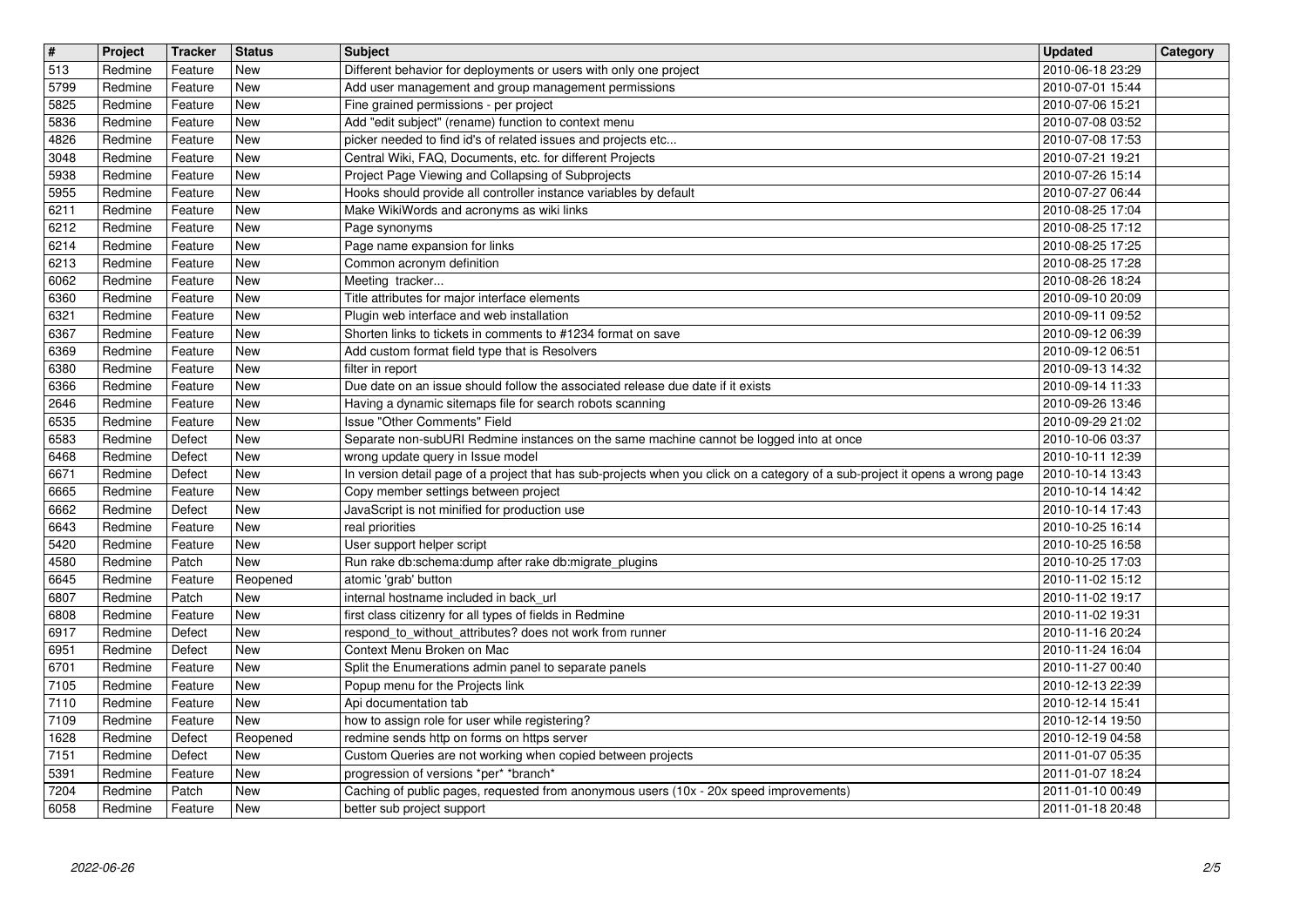| $\overline{\mathbf{t}}$ | Project            | Tracker            | Status                   | <b>Subject</b>                                                                                                                      | <b>Updated</b>                       | Category |
|-------------------------|--------------------|--------------------|--------------------------|-------------------------------------------------------------------------------------------------------------------------------------|--------------------------------------|----------|
| 6059<br>7388            | Redmine<br>Redmine | Feature<br>Feature | New<br><b>New</b>        | Global links<br>Add option in textarea to use tab to insert tab character in Description                                            | 2011-01-18 20:49<br>2011-01-20 13:24 |          |
| 7441                    | Redmine            | Feature            | <b>New</b>               | Need of charts bugs report                                                                                                          | 2011-01-25 18:19                     |          |
| 7558<br>3505            | Redmine            | Feature            | <b>New</b><br><b>New</b> | Built-in critical data backup                                                                                                       | 2011-02-06 02:49                     |          |
| 6805                    | Redmine<br>Redmine | Feature<br>Feature | <b>New</b>               | Risk Management<br>add non-ambiguous ISO-ordered date/time formatting                                                               | 2011-02-10 00:11<br>2011-02-14 18:36 |          |
| 7617                    | Redmine            | Feature            | New                      | Replicating a redmine instance geographically across continents                                                                     | 2011-02-15 07:24                     |          |
| 1824<br>7972            | Redmine<br>Redmine | Feature<br>Feature | New<br><b>New</b>        | Pastebin<br>Include SSL configuration in default setup procedure                                                                    | 2011-03-04 21:05<br>2011-03-23 18:54 |          |
| 5640                    | Redmine            | Feature            | <b>New</b>               | Write access to the repository. Or the link between the repository and the other sections.                                          | 2011-03-29 12:55                     |          |
| 5483<br>8109            | Redmine<br>Redmine | Feature<br>Patch   | <b>New</b><br><b>New</b> | Change subtask view<br>Support for global permissions in acts_as_attachable                                                         | 2011-04-03 11:17<br>2011-04-08 23:09 |          |
| 3895                    | Redmine            | Feature            | New                      | CSS class "selected" should be assigned to selected items in the top-menu                                                           | 2011-04-09 18:54                     |          |
| 5537                    | Redmine            | Feature            | <b>New</b>               | Simplify Wiki cross-page linking                                                                                                    | 2011-05-06 10:46                     |          |
| 8567<br>8598            | Redmine<br>Redmine | Feature<br>Feature | <b>New</b><br><b>New</b> | Move to capistrano for automation of installation/upgrade<br>links to email for any user                                            | 2011-06-09 02:46<br>2011-06-16 17:13 |          |
| 8657                    | Redmine            | Defect             | <b>New</b>               | CSV export fails when issue has too much text                                                                                       | 2011-06-21 14:24                     |          |
| 561<br>8595             | Redmine<br>Redmine | Feature<br>Feature | <b>New</b><br>New        | Invites<br>Standards Adoption / Contribution                                                                                        | 2011-07-13 18:26<br>2011-07-14 18:20 |          |
| 8837                    | Redmine            | Defect             | <b>New</b>               | RSS feed reports anonymus and the correct (named) user is in the changeset                                                          | 2011-07-18 17:43                     |          |
| 8966<br>9138            | Redmine<br>Redmine | Feature<br>Defect  | <b>New</b><br><b>New</b> | Support for keyword substitution in SVN<br>db:encrypt used "can't convert nil into String" "undefined method `destroy' for {}:Hash" | 2011-08-11 16:26<br>2011-08-29 10:39 |          |
| 9133                    | Redmine            | Feature            | <b>New</b>               | improve error message about missing priority field                                                                                  | 2011-08-29 19:39                     |          |
| 9319                    | Redmine            | Patch              | <b>New</b><br><b>New</b> | Prevent passing :label option to HTML tag in TabularFormBuilder<br>Need AJAX Based Issue Addition                                   | 2011-09-26 14:16<br>2011-11-04 19:59 |          |
| 3428<br>9604            | Redmine<br>Redmine | Feature<br>Feature | <b>New</b>               | Make project name in Actvity stream items as link                                                                                   | 2011-11-21 06:20                     |          |
| 2460                    | Redmine            | Feature            | New                      | List files on version page                                                                                                          | 2011-11-22 23:52                     |          |
| 3603<br>9881            | Redmine<br>Redmine | Feature<br>Defect  | <b>New</b><br><b>New</b> | Add a way to change issue start-/due dates directly from the issue list<br>View 1st diff: Rendering common/error (404)              | 2011-11-24 20:29<br>2011-12-27 13:44 |          |
| 10014                   | Redmine            | Defect             | New                      | Problem with issue updates through feeds                                                                                            | 2012-01-17 15:12                     |          |
| 10012<br>10011          | Redmine<br>Redmine | Defect<br>Feature  | <b>New</b><br><b>New</b> | Press EDIT in repository in last SVN version doesn't show any page<br>Ability to mark the current task                              | 2012-01-21 10:57<br>2012-01-23 13:03 |          |
| 10058                   | Redmine            | Feature            | <b>New</b>               | Hide list of members                                                                                                                | 2012-01-26 12:45                     |          |
| 10076                   | Redmine            | Defect             | <b>New</b>               | Query browser bookmarks fail if not logged in.                                                                                      | 2012-01-27 14:05                     |          |
| 9811<br>10188           | Redmine<br>Redmine | Defect<br>Feature  | New<br>New               | SaveFileDialog popsup on various links<br>Add new frame section to Overview tab                                                     | 2012-01-30 12:18<br>2012-02-09 18:17 |          |
| 10203                   | Redmine            | Feature            | New                      | Limit the amount of data returned by scm diff commands                                                                              | 2012-02-10 22:02                     |          |
| 10271<br>10307          | Redmine<br>Redmine | Feature<br>Feature | New<br>New               | HTML5 Offline support<br>Enable tracking of external bugs                                                                           | 2012-02-18 13:52<br>2012-02-23 14:14 |          |
| 10408                   | Redmine            | Feature            | New                      | Support More Hyperlink Protocols in the Wiki Formatter (textile/formatter.rb)                                                       | 2012-03-08 19:02                     |          |
| 10418                   | Redmine            | Feature            | New                      | Issue mapping (external issues and data import/export)                                                                              | 2012-03-10 22:13                     |          |
| 10453<br>10475          | Redmine<br>Redmine | Feature<br>Feature | New<br>New               | Add revision-management for file uploads<br>Installation script                                                                     | 2012-03-15 15:48<br>2012-03-18 11:46 |          |
|                         |                    |                    |                          |                                                                                                                                     |                                      |          |
|                         |                    |                    |                          |                                                                                                                                     |                                      |          |
|                         |                    |                    |                          |                                                                                                                                     |                                      |          |
|                         |                    |                    |                          |                                                                                                                                     |                                      |          |
|                         |                    |                    |                          |                                                                                                                                     |                                      |          |
|                         |                    |                    |                          |                                                                                                                                     |                                      |          |
|                         |                    |                    |                          |                                                                                                                                     |                                      |          |
|                         |                    |                    |                          |                                                                                                                                     |                                      |          |
|                         |                    |                    |                          |                                                                                                                                     |                                      |          |
|                         |                    |                    |                          |                                                                                                                                     |                                      |          |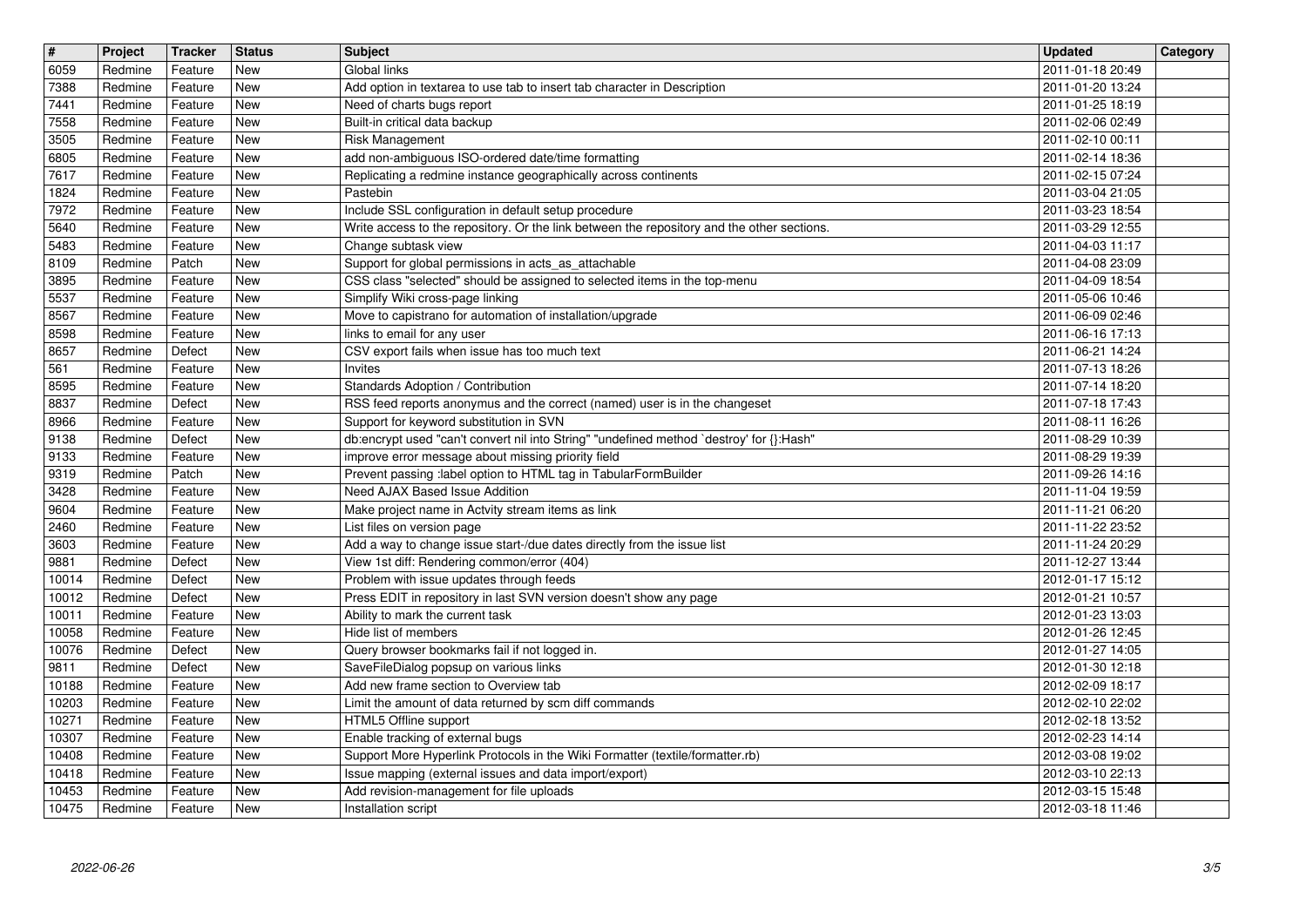|                        | Project            | Tracker            | <b>Status</b>     | <b>Subject</b>                                                                                                                                                            | <b>Updated</b>                       | Category |
|------------------------|--------------------|--------------------|-------------------|---------------------------------------------------------------------------------------------------------------------------------------------------------------------------|--------------------------------------|----------|
| 5916<br>10499          | Redmine<br>Redmine | Feature<br>Feature | New<br>New        | Redmine Federation: interlinking between "joined" redmine installations<br>Ability to add caption to an exported visualization                                            | 2012-03-19 14:10<br>2012-03-20 20:05 |          |
| 10573                  | Redmine            | Feature            | New               | Excel2Wiki                                                                                                                                                                | 2012-03-30 14:59                     |          |
| 10578<br>10592         | Redmine<br>Redmine | Defect<br>Feature  | New<br><b>New</b> | Test case test_index_grouped_by_date (documents_controller_test.rb) fails depending upon local timezone.<br>Ability to Sync with Mac OS X Address Book Server via Carddav | 2012-04-01 07:49<br>2012-04-03 13:22 |          |
| 10589                  | Redmine            | Defect             | New               | Auto change my account by another one                                                                                                                                     | 2012-04-09 12:00                     |          |
| 11442<br>11654         | Redmine<br>Redmine | Feature<br>Feature | New<br>New        | Watch changes on folders or files<br>Restrict some roles per issue category                                                                                               | 2012-07-18 23:35<br>2012-08-19 20:11 |          |
| 11656                  | Redmine            | Feature            | New               | Resources in Redmine                                                                                                                                                      | 2012-08-20 11:14                     |          |
| 11808<br>6231          | Redmine<br>Redmine | Feature<br>Feature | New<br>New        | Requiring submitter to select an issue type<br>Version dependent to a subproject Version                                                                                  | 2012-09-10 23:09<br>2012-09-28 19:05 |          |
| 11657                  | Redmine            | Defect             | New               | Filters not save for a custom query                                                                                                                                       | 2012-10-04 16:39                     |          |
| 12023<br>11848         | Redmine<br>Redmine | Feature<br>Feature | New<br>New        | Verify workflow to the user "assign to"<br>Email in group                                                                                                                 | 2012-10-04 21:49<br>2012-10-10 08:35 |          |
| 11058<br>2389          | Redmine<br>Redmine | Defect<br>Feature  | New<br>New        | Run Redmine in a sub directory results in "No route matches"<br>Standard and custom issue fields should have a description/tooltip                                        | 2012-10-15 11:03<br>2012-10-23 13:50 |          |
| 683                    | Redmine            | Feature            | New               | Cross project reporting                                                                                                                                                   | 2012-10-27 23:04                     |          |
| 1137<br>1823           | Redmine<br>Redmine | Feature<br>Feature | New<br>New        | Project version<br>Yes/No Vote for "Can replicate issue?"                                                                                                                 | 2012-10-27 23:09<br>2012-10-28 19:08 |          |
| 466                    | Redmine            | Feature            | New               | Add Contact database for all Redime site                                                                                                                                  | 2012-10-30 18:10                     |          |
| 1024<br>3995           | Redmine<br>Redmine | Feature<br>Feature | New<br>New        | Remove unneeded .js files to speed page load<br>Upgrade to "Files" module                                                                                                 | 2012-10-30 21:32<br>2012-11-15 23:11 |          |
| 12436                  | Redmine            | Feature            | New               | Provide a contact form to contact users - especially ones with hidden email addresses                                                                                     | 2012-11-24 22:21                     |          |
| 12546<br>11434         | Redmine<br>Redmine | Feature<br>Feature | New<br>New        | Relate issues inside a project with subprojects<br>allow use autodetected host name                                                                                       | 2012-12-09 10:15<br>2012-12-14 10:53 |          |
| 12669                  | Redmine            | Defect             | New               | Filter preset does not save "projects" filter settings                                                                                                                    | 2012-12-23 15:57                     |          |
| 12766<br>12804         | Redmine<br>Redmine | Feature<br>Feature | New<br>New        | Enable arrays and watcher in query column_content<br>Combine js and css into a single file, and use html5 async attribute                                                 | 2013-01-08 14:36<br>2013-01-11 00:18 |          |
| 4548                   | Redmine            | Patch              | New               | please pull in debian branch                                                                                                                                              | 2013-01-13 21:04                     |          |
| 5286<br>373            | Redmine<br>Redmine | Feature<br>Feature | Reopened<br>New   | Need a way to load all issues in 1 web request, not just 25/50/100<br>Graphical slider for setting "% Done" field                                                         | 2013-01-15 10:55<br>2013-01-15 11:04 |          |
| 12944                  | Redmine            | Feature            | New               | Displaying users by Groups                                                                                                                                                | 2013-01-23 09:29                     |          |
| 12966<br>13056         | Redmine<br>Redmine | Feature<br>Feature | <b>New</b><br>New | Cross-connection of Modules<br>Add more option on related issues filters                                                                                                  | 2013-01-24 11:05<br>2013-02-01 11:25 |          |
| 13068                  | Redmine            | Patch              | New               | Allow plugins to generate test coverage reports on MRI 1.9                                                                                                                | 2013-02-15 23:44                     |          |
| 2181<br>13290          | Redmine<br>Redmine | Feature<br>Defect  | New<br>New        | Display more statistics about a user on the account page<br>Internal Error instead login screen when anonymous user is redirected to wiki page                            | 2013-02-18 04:33<br>2013-02-26 10:26 |          |
| 13334                  | Redmine            | Feature            | <b>New</b>        | Custom Fields mod. before commit to db                                                                                                                                    | 2013-03-01 19:16                     |          |
| $\boxed{374}$<br>13189 | Redmine<br>Redmine | Feature<br>Defect  | New<br>New        | Support for milestones/iterations as part of projects<br>Redmine version in trunk should be based on next major release                                                   | 2013-03-07 12:22<br>2013-03-11 20:26 |          |
| 13484                  | Redmine            | Defect             | New               | restricted access folder in a redmine project                                                                                                                             | 2013-03-15 13:49                     |          |
| 1166<br>2709           | Redmine<br>Redmine | Feature<br>Feature | New<br>New        | broadcast<br>Modify default values                                                                                                                                        | 2013-03-18 05:56<br>2013-03-18 07:53 |          |
|                        |                    |                    |                   |                                                                                                                                                                           |                                      |          |
|                        |                    |                    |                   |                                                                                                                                                                           |                                      |          |
|                        |                    |                    |                   |                                                                                                                                                                           |                                      |          |
|                        |                    |                    |                   |                                                                                                                                                                           |                                      |          |
|                        |                    |                    |                   |                                                                                                                                                                           |                                      |          |
|                        |                    |                    |                   |                                                                                                                                                                           |                                      |          |
|                        |                    |                    |                   |                                                                                                                                                                           |                                      |          |
|                        |                    |                    |                   |                                                                                                                                                                           |                                      |          |
|                        |                    |                    |                   |                                                                                                                                                                           |                                      |          |
|                        |                    |                    |                   |                                                                                                                                                                           |                                      |          |
|                        |                    |                    |                   |                                                                                                                                                                           |                                      |          |
|                        |                    |                    |                   |                                                                                                                                                                           |                                      |          |
|                        |                    |                    |                   |                                                                                                                                                                           |                                      |          |
|                        |                    |                    |                   |                                                                                                                                                                           |                                      |          |
|                        |                    |                    |                   |                                                                                                                                                                           |                                      |          |
|                        |                    |                    |                   |                                                                                                                                                                           |                                      |          |
|                        |                    |                    |                   |                                                                                                                                                                           |                                      |          |
|                        |                    |                    |                   |                                                                                                                                                                           |                                      |          |
|                        |                    |                    |                   |                                                                                                                                                                           |                                      |          |
|                        |                    |                    |                   |                                                                                                                                                                           |                                      |          |
|                        |                    |                    |                   |                                                                                                                                                                           |                                      |          |
|                        |                    |                    |                   |                                                                                                                                                                           |                                      |          |
|                        |                    |                    |                   |                                                                                                                                                                           |                                      |          |
|                        |                    |                    |                   |                                                                                                                                                                           |                                      |          |
|                        |                    |                    |                   |                                                                                                                                                                           |                                      |          |
|                        |                    |                    |                   |                                                                                                                                                                           |                                      |          |
|                        |                    |                    |                   |                                                                                                                                                                           |                                      |          |
|                        |                    |                    |                   |                                                                                                                                                                           |                                      |          |
|                        |                    |                    |                   |                                                                                                                                                                           |                                      |          |
|                        |                    |                    |                   |                                                                                                                                                                           |                                      |          |
|                        |                    |                    |                   |                                                                                                                                                                           |                                      |          |
|                        |                    |                    |                   |                                                                                                                                                                           |                                      |          |
|                        |                    |                    |                   |                                                                                                                                                                           |                                      |          |
|                        |                    |                    |                   |                                                                                                                                                                           |                                      |          |
|                        |                    |                    |                   |                                                                                                                                                                           |                                      |          |